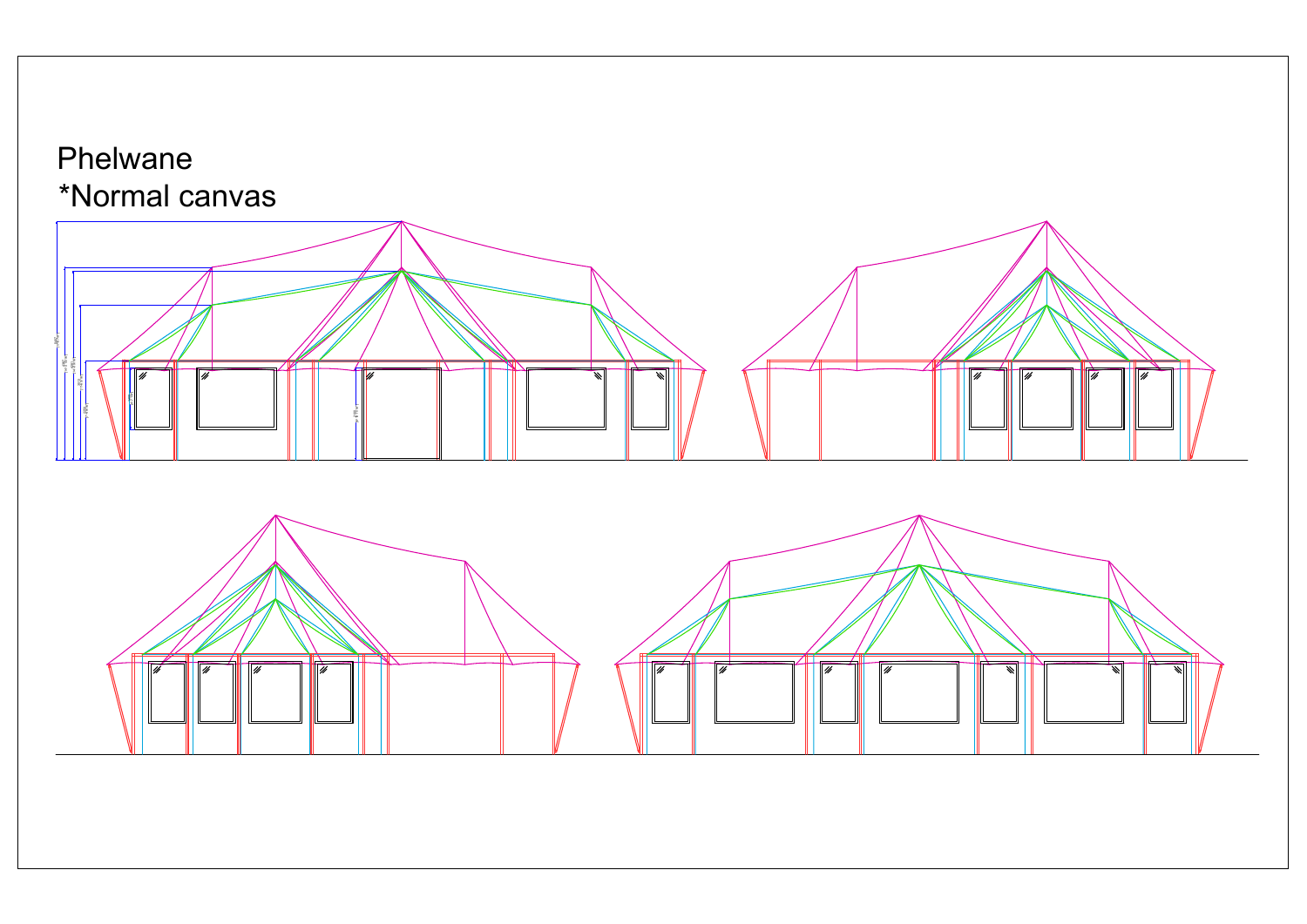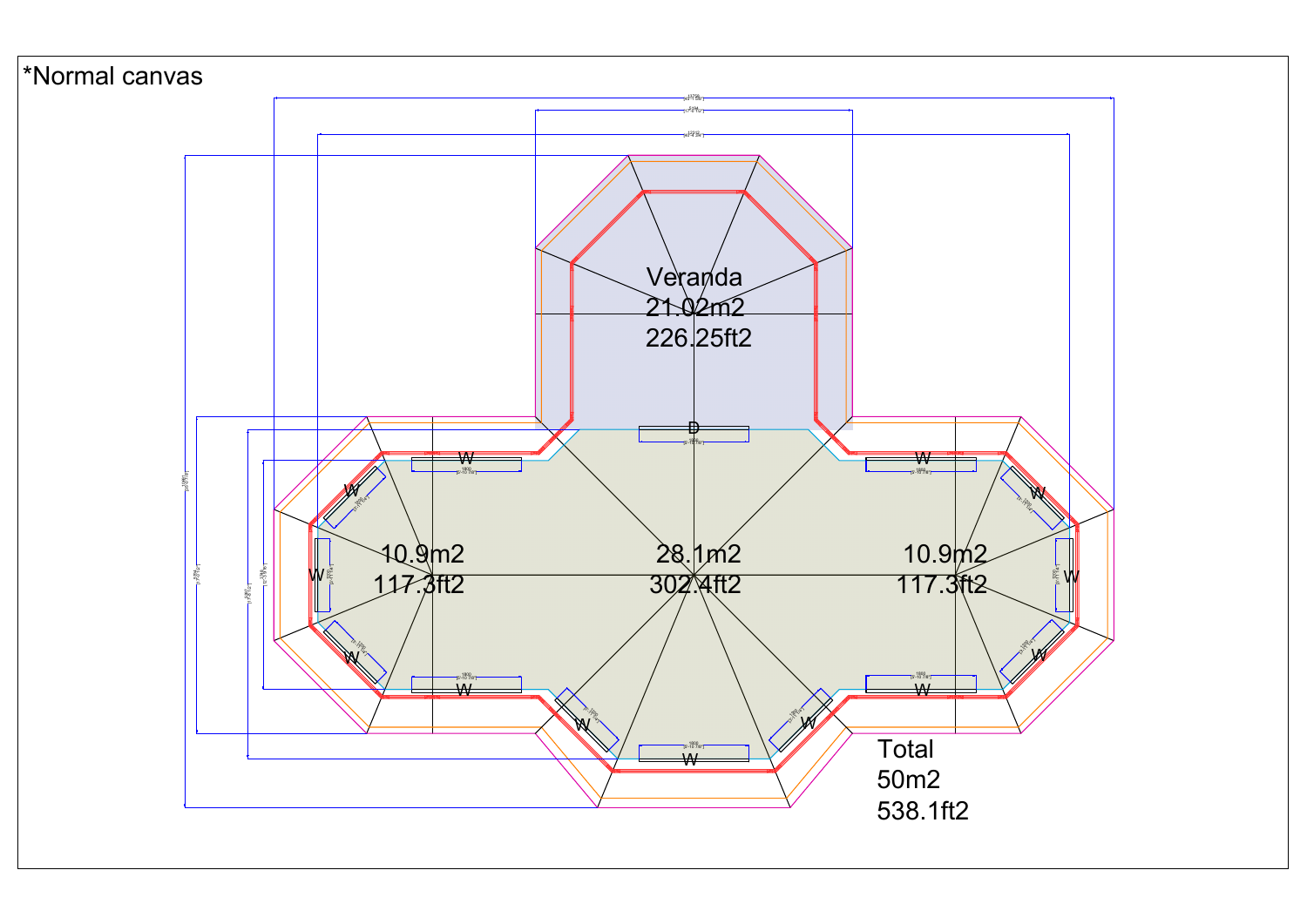





## Phelwane \*Insulated canvas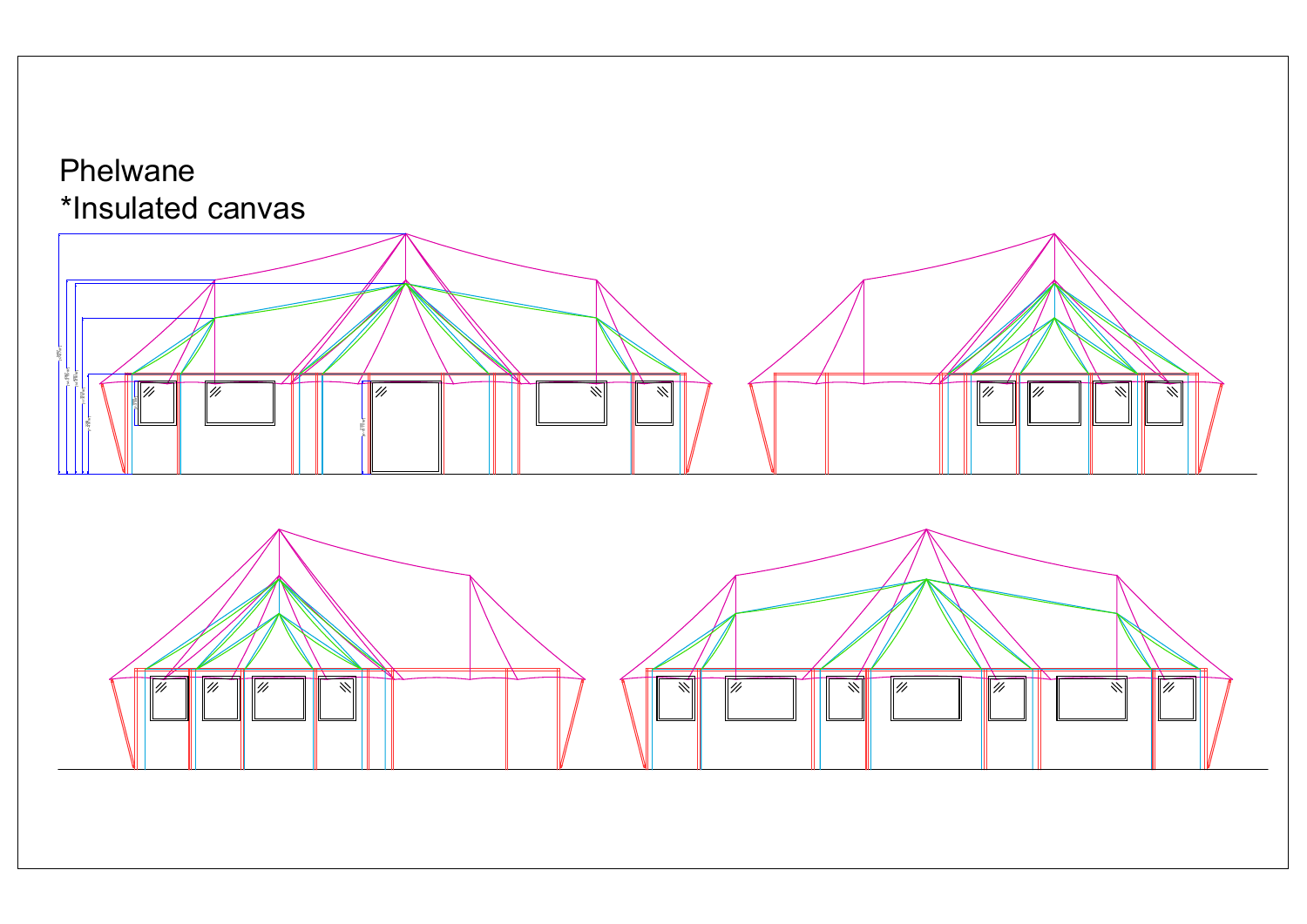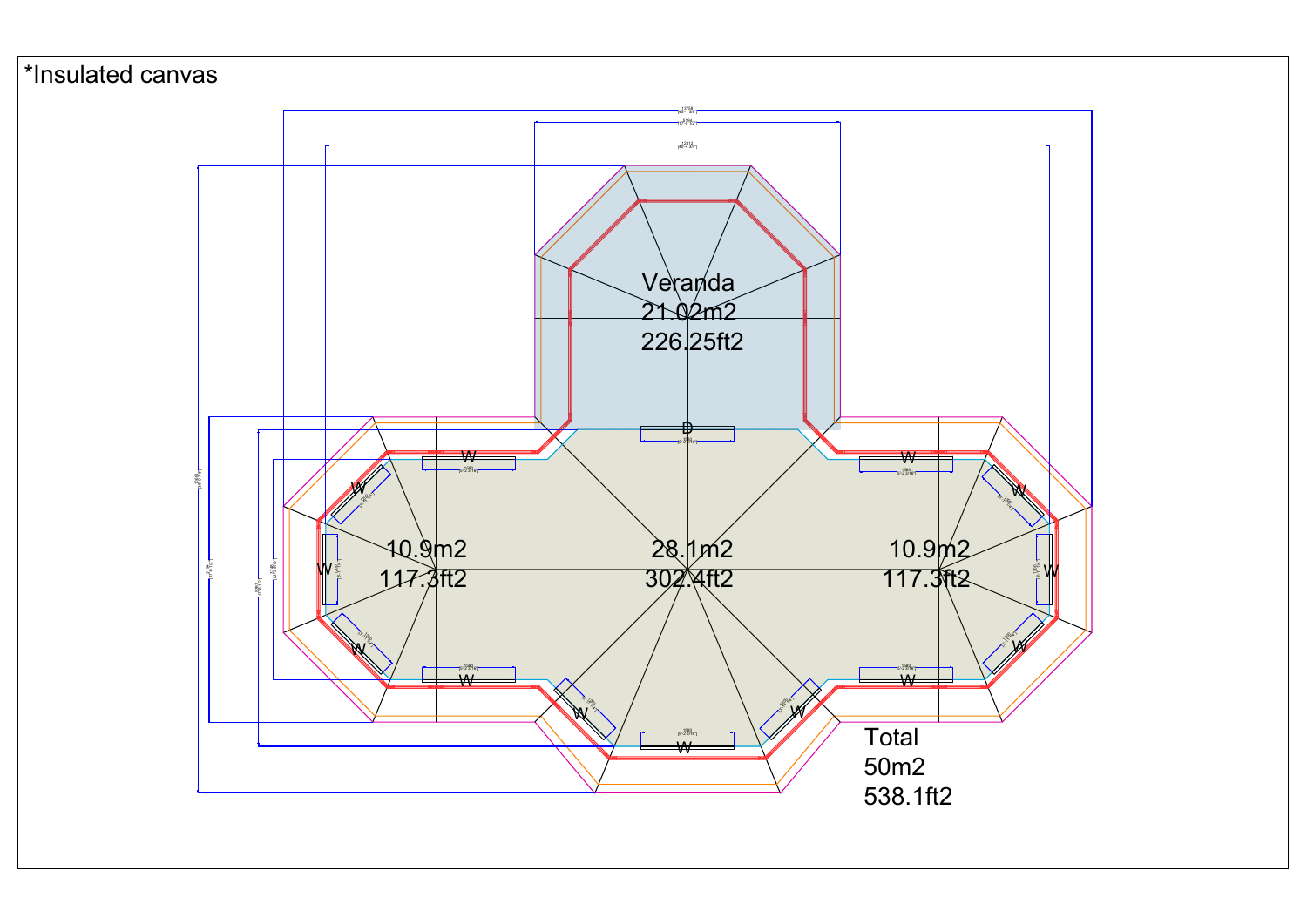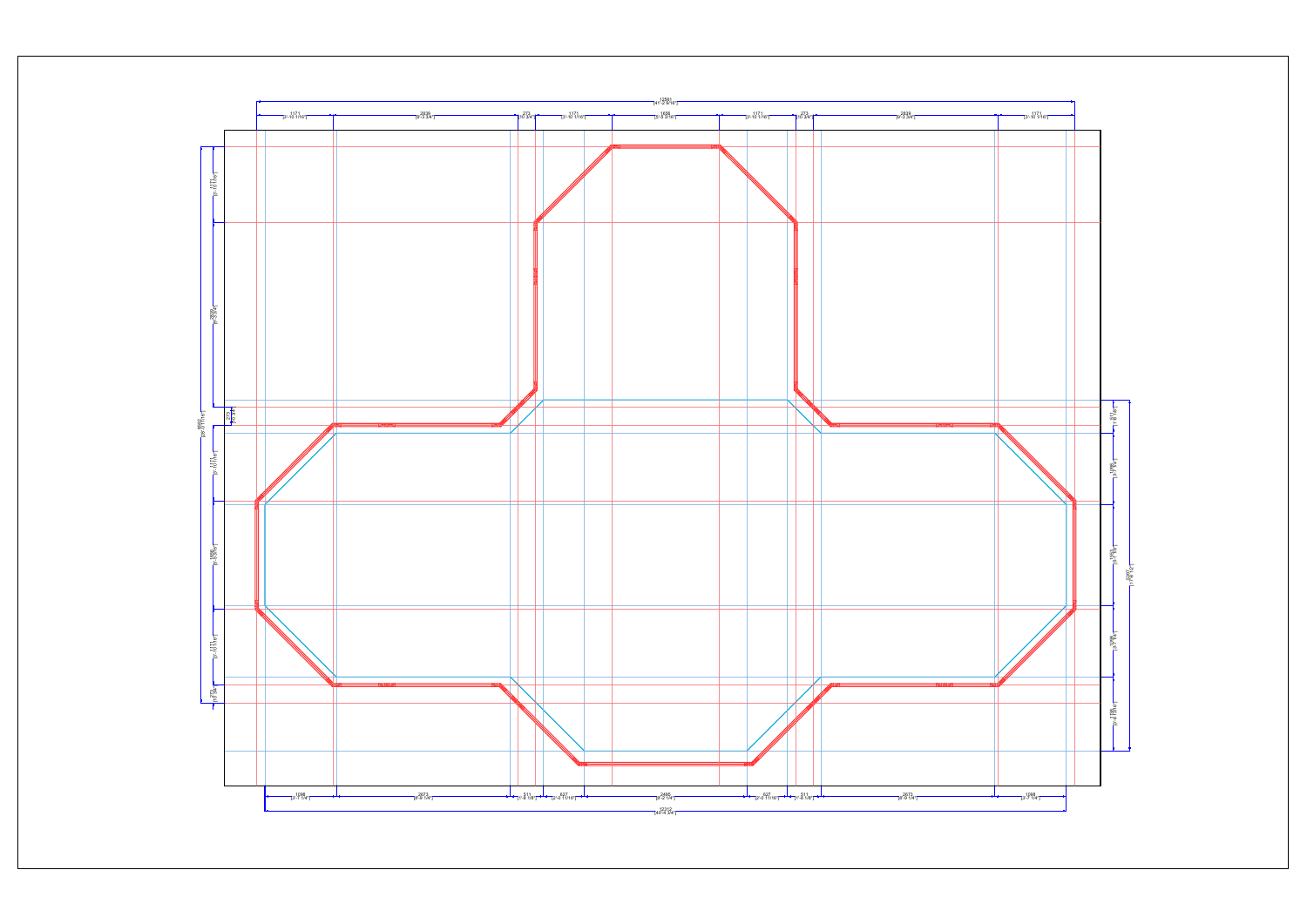